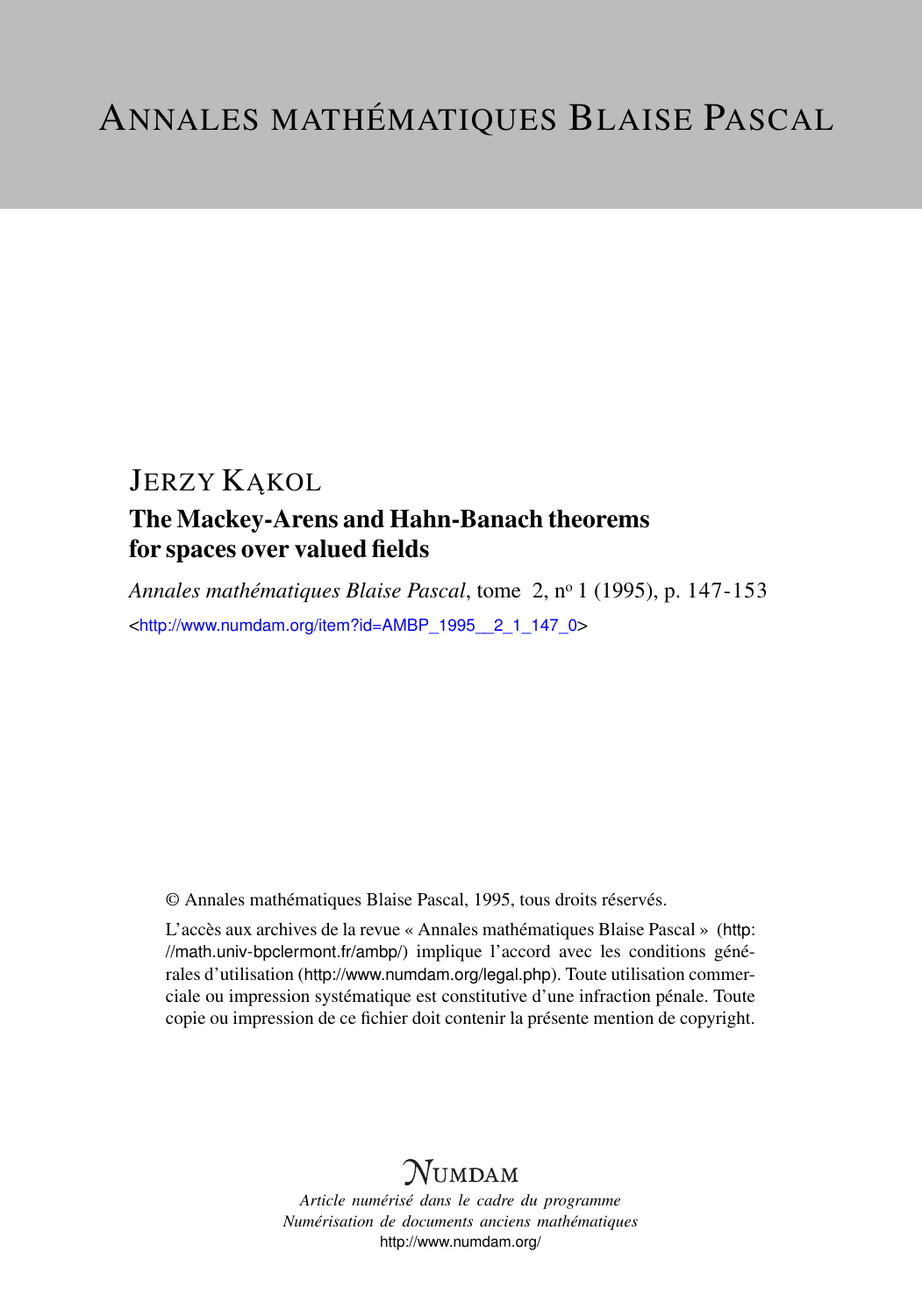Ann. Math. Blaise Pascal, Vol. 2, N° 1, 1995, pp.147-153

#### THE MACKEY-ARENS AND HAHN-BANACH THEOREMS

#### FOR SPACES OVER VALUED FIELDS

#### Jerzy Kąkol

Astract. Characterizations of the spherical completeness of a non-archimedean complete non-trivially valued field in terms of classical theorems of Functional Analysis are obtained.

1991 Mathematics subject classification:  $46S10$ 

#### Spherical completeness

Throughout this paper  $K = (K, | \cdot |)$  will denote a non-archimedean complete valued field with a non-trivial valuation  $|\cdot|$ . It is well-known that the absolute value function I . | of the field of the real numbers IR or the complex numbers. C satisfies the following properties :

(i)  $0 \le |x|, |x| = 0$  iff  $x = 0$ ,

(ii)  $|x + y| \leq |x| + |y|$ ,

(iii)  $|xy| = |x||y|, x, y \in \mathbb{R}$  or  $x, y \in \mathbb{C}$ .

If K is a field, then by a valuation on K we will mean a map  $|\cdot|$  of K into IR satisfying the above properties; in this case  $(K, | \cdot |)$  will be called a *valued field*. We will assume that  $K$  is complete with respect to the natural metric of  $K$ .

It turns out that if K is not isomorphic to  $\mathbb R$  or  $\mathbb C$ , then its valuation satisfies the following strong triangle inequality, cf. e.g. [12],

(ii)  $|x + y| \le \max\{|x|, |y|\}, x, y \in K.$ 

A valued field K whose valuation satisfies (ii') will be called non-archimedean and its valuation non-archimedean.

Let us first recall the following well-known result of Cantor

**Theorem 0** Let  $(X, \rho)$  be a metric space. Then it is complete iff every shrinking sequence of closed balls whose radii tend to zero has non-empty intersection.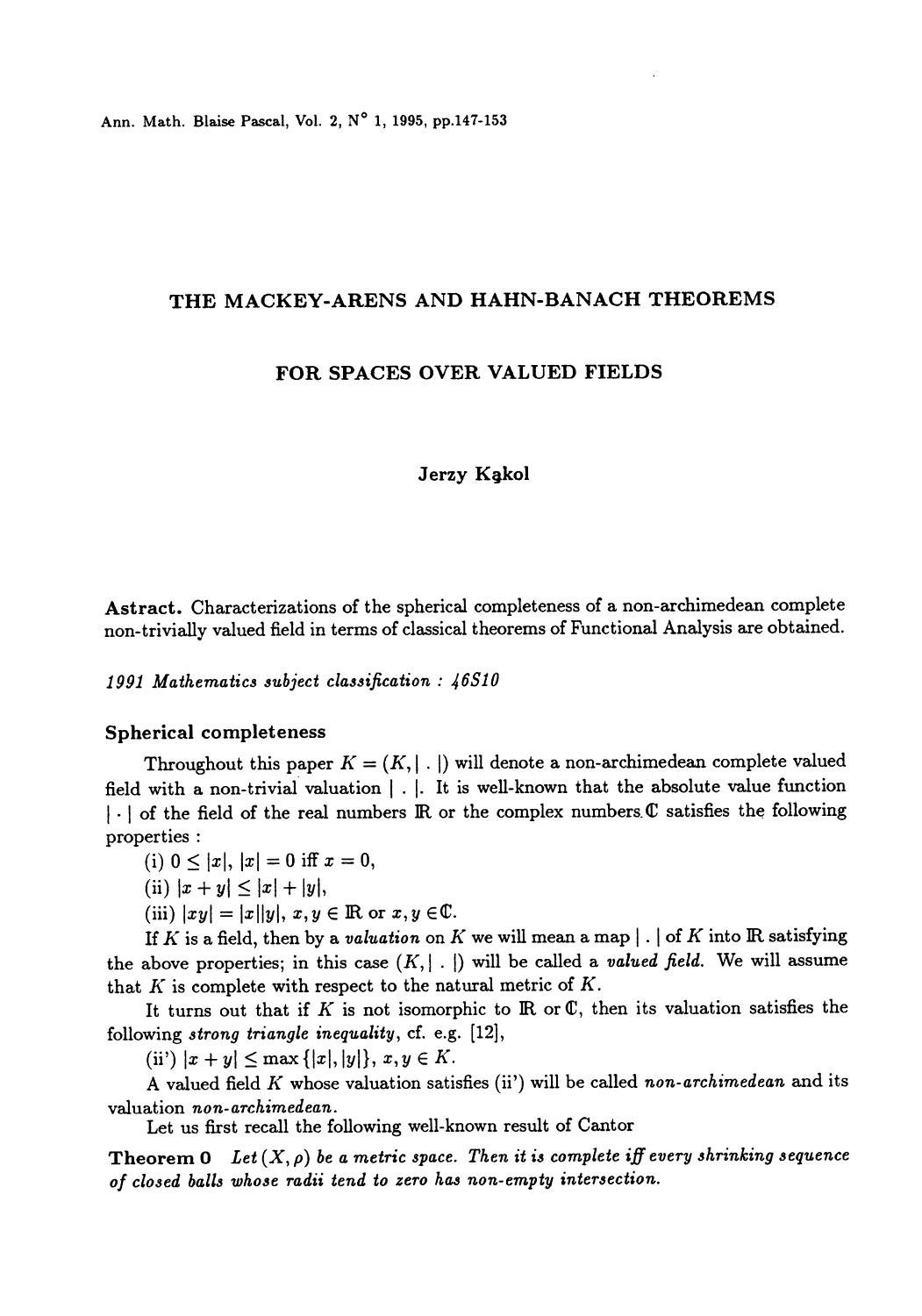Consider the set  $\mathbb N$  of the natural numbers endowed with the following metric  $\rho$  defined by  $\rho(m, n) = 0$  if  $m = n$  and  $1 + \max(\frac{1}{m}, \frac{1}{n})$  if  $m \neq n$ .

Then the metric  $\rho$  is non-archimedean, i.e.  $\rho(m, n) = 0$  iff either  $m = n$ , or  $\rho(m, n) \leq \max\{\rho(m, k), \rho(k, n)\}\,$  for all  $m, n, k \in \mathbb{N}$ .

It is easy to see that every shrinking sequence of balls in IN whose radii tend to zero has non-empty intersection; note that every ball whose radius is smaller than 1 contains exactly one point. On the other hand, the balls  $B_{1+\frac{1}{2}}(1), B_{1+\frac{1}{2}}(2), \ldots$ , form a decreasing sequence and their intersection is empty. This suggests the following, see Ingleton [3] :

A non-archimedean metric space  $(X, \rho)$  will be said to be *spherically complete* if the intersection of every shrinking sequence of its balls is non-empty.

Clearly spherical completeness implies completeness; the converse fails : The space  $(N, \rho)$  is complete but not spherically complete. We refer to [11] and [12] for more infomation concerning this property.

**Theorem 1** Let  $(X, \rho)$  be a non-archimedean metric space. Then  $(X, \rho)$  is spherically complete iff given an arbitrary family  $\mathcal B$  of balls in  $X$ , no two of which are disjoint, then the intersection of the elements of  $\beta$  is non-empty.

The aim of this note is to collect a few characterizations of the spherical completeness of  $K$  in terms of the Mackey-Arens, Hahn-Banach and weak Schauder basis theorems, respectively, see [5], [6], [7], [12].

#### The Mackey-Arens and Hahn-Banach theorems

The terms "K-space", "topology"," seminorm or norm" will mean a Hausdorff locally convex space (lcs) over  $K$ , a locally convex topology (in the sense of Monna) and a nonarchimedean seminorm (norm), respectively. A seminorm on a vector space  $E$  over  $K$  is non-archimedean if it satisfies condition (ii). Clearly the topology  $\tau$  generated by a norm is locally convex. Recall that a topological vector space (tvs)  $E = (E, \tau)$  over K is locally convex [10] if  $\tau$  has a basis of absolutely convex neighbourhoods of zero. A subset U of E is absolutely convex (in the sense of Monna [10]) if  $\alpha x + \beta y \in U$ , whenever  $x, y \in U$ ,  $\alpha, \beta \in |\alpha| \leq 1, |\beta| \leq 1$ . For the basic notions and properties concerning tvs and lcs over K we refer to  $[10]$ ,  $[11]$ ,  $[13]$ .

A locally convex (lc) topology  $\gamma$  on  $(E, \tau)$  is called *compatible* with  $\tau$ , if  $\tau$  and  $\gamma$ have the same continuous linear functionals;  $(E, \tau)^* = (E, \gamma)^*$ .  $(E, \tau)$  is dual-separating if  $(E, \tau)^*$  separates points of E. If G is a vector subspace of E,  $\tau |G|$  and  $\tau/G$  denote the topology  $\tau$  restricted to G and the quotient topology of the quotient space  $E/G$ , respectively. If  $\alpha$  is a finer l.c. topology on  $E/G$ , we denote by  $\gamma := \tau \vee \alpha$  the weakest I.c. topology on E such that  $\tau \leq \gamma$ ,  $\gamma/G = \alpha$ ,  $\gamma|G = \tau|G$ , cf. e.g. [1]. The sets  $U \cap q^{-1}(V)$  compose a basis of neighbourhoods of zero for  $\gamma$ , where  $U, V$  run over bases of neighbourhoods of zero for  $\tau$  and  $\alpha$ , respectively,  $q := EE/G$  is the quotient map. By sup $\{\tau, \alpha\}$  we denote the weakest l.c. topology on E which is finer than  $\tau$  and  $\alpha$ .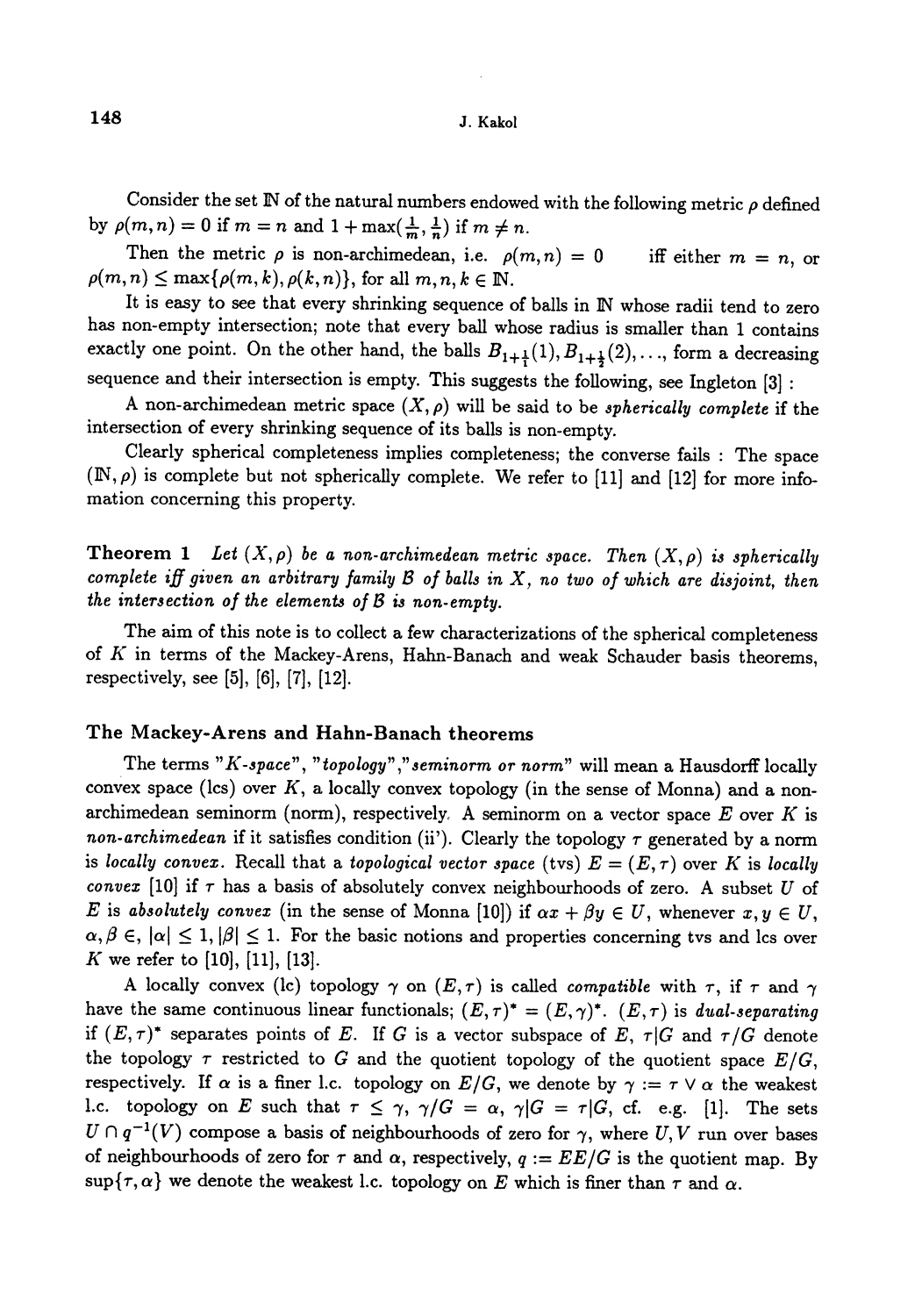The Mackey-Arens and Hahn-Banach Theorems...

By the *Mackey topology*  $\mu(E, E^*)$  associated with a lcs  $E = (E, \tau)$  we mean the finest locally convex topology on E compatible with  $\tau$ . In [14] Van Tiel showed that every lcs over spherically complete  $K$  admits the Mackey topology.

In (3j Ingleton obtained a non-archimedean variant of the Hahn-Banach theorem for normed spaces, where  $K$  is spherically complete.

Theorem 2 If  $E = (E, \|\cdot\|)$  is a normed space over K and K is spherically complete and D is a subspace of E, then for every continuous linear functional  $g \in D^*$  there exists a continuous linear extension  $f \in E^*$  of g such that  $||g|| = ||f||$ .

This suggests the following : A lcs  $E$  will be said to have the  $Hahn-Banach$  Extension *Property* (HBEP) [9] if for every subspace D every  $g \in D^*$  can be extended to  $f \in E^*$ . It is known that every lcs over spherically complete  $K$  has the HBEP, cf. e.g.  $[11]$ .

The following theorem characterizes the spherical completeness of K in terms of classical theorems of Functional Analysis; cf. also [5], [6] and [12], Theorem 4.I5. The proof of our Theorem 3 uses some ideas of [4] extended to the non-archimedean case.

 $l^{\infty}$  (resp. c<sub>0</sub>) denotes the space of the bounded sequences ( resp. the sequences of limit 0) with coefficients in  $K$ .

Theorem 3 The following conditions on K are equivalent :

(i)  $K$  is spherically complete.

(ii) There exists  $g \in (l^{\infty})^*$  such that  $g(x) = \sum_n x_n$  for every  $x \in c_0$ .

(iii)  $(l^{\infty}/c_0)^* \neq 0$ .

(iv) Every lcs over  $K$  admits the Mackey topology.

(v) Every Ics over K (resp.  $K$ -normed space) has the HBEP.

(vi) The completion of a dual-separating lcs over K (resp. K -normed space) is dual. separating.

(vii) Every closed subspace of a dual-separating lcs over  $K$  (resp.  $K$ -normed space) is weakly closed.

(viii) For every lcs over  $K$  (resp.  $K$ -normed space) every weakly convergent sequence is convergent.

(ix) Every weak Schauder basis in a lcs over K (resp. K-normed space) is a Schauder basis.

**Proof** By Theorem 4.15 of  $[12]$  conditions  $(i)$ ,  $(ii)$ ,  $(iii)$  are equivalent.  $(i)$  *implies*  $(iv)$ : [14], Theorem 4.17. (i) implies  $(v)$  : [3], [11]. The implications  $(v)$  implies  $(vi)$ ,  $(v)$  $implies$  (vii) are obvious. (i) implies (viii) : see [7], Theorem 3, [2], Proposition 4.3. (viii) implies (ix) is obvious.

(iv) implies  $(i)$ : Assume that K is not spherically complete and consider the space  $l^{\infty}$  of K-valued bounded sequences endowed with the topology  $\tau$  generated by the norm  $||x|| = \sup_n |x_n|, x = (x_n) \in l^{\infty}$ . Let f be a non-zero linear function on  $l^{\infty}$  with  $f|_{c_0} = 0$ . Set  $E := l^{\infty}$  and  $F := c_0$ . Define a linear functional h on the quotient space  $E/F$  by  $h(q(x)) = f(x)$ , where  $q: E \to E/F$  is the quotient map. Let  $\alpha$  be the quotient topology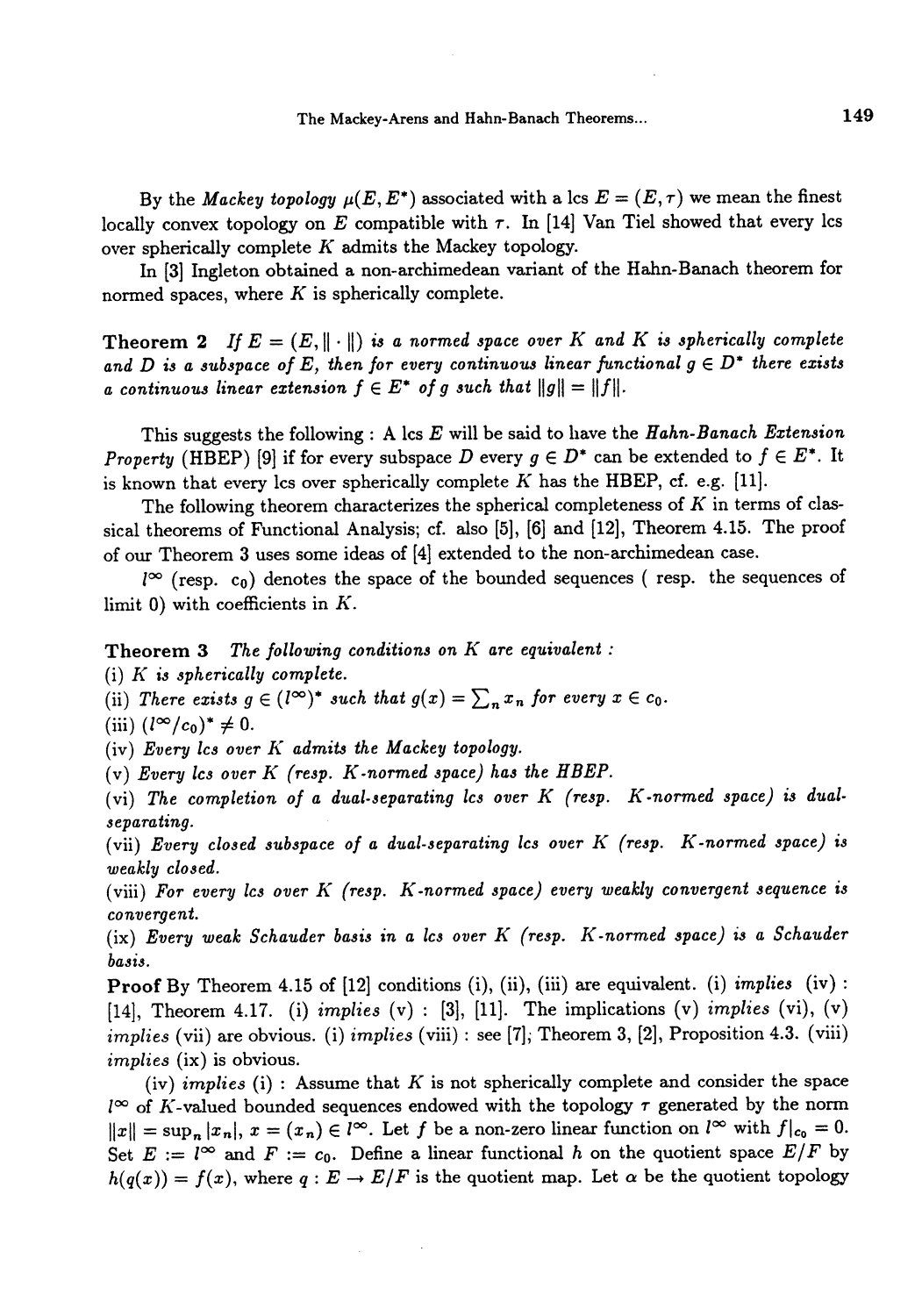of  $E/F$ . Since  $(E/F, \alpha)^* = 0$ , see (iii) *implies* (i), F is dense in the weak topology  $\sigma(E, E^*)$ (recall that  $E^* = F$ , [12], Theorem 4.17). Observe that on  $E/F$  there exists a K-normed topology  $\beta$  such that  $(E/F, \alpha)$  and  $(E/F, \beta)$  are isomorphic and h is continuous in the topology sup $\{\alpha, \beta\}$ . Indeed, choose  $x_0 \in E/F$  such that  $h(x_0) = 2$  and define a linear map  $T: E/F \to E/F$  by  $T(x) := x - h(x)x_0, x \in E/F$ . Then  $T^2 = id$ . Define  $\beta := T(\alpha)$  (the image topology). Then h is continuous in the topology  $sup{\{\alpha, \beta\}}$ .

Set  $\gamma_{\alpha} := \sigma(E, E^*) \vee \alpha$ ,  $\gamma_{\beta} := \sigma(E, E^*) \vee \beta$ . Then  $\gamma_{\alpha}$  and  $\gamma_{\beta}$  are compatible with  $\sigma(E, E^*)$ , hence with  $\tau$ . Assume that E admits the finest locally convex topology  $\mu$ compatible with  $\tau$ . Then  $\sigma(E, E^*) \leq \sup{\{\gamma_\alpha, \gamma_\beta\}} \leq \mu$ .

On the other hand  $\sup{\{\gamma_{\alpha}, \gamma_{\beta}\}}/F = \sup{\{\alpha, \beta\}}$ . Therefore f is continuous in  $\sup{\{\gamma_{\alpha}, \gamma_{\beta}\}}$ . Since f is not continuous in  $\sigma(E, E^*)$  we get a contradiction. The proof is complete.

(vi) implies (i) : Assume that  $K$  is not spherically complete. By the Baire category theorem we find a dense subspace G of E with  $\dim(E/G)=\dim(E/F)$ , where E and F are defined as above. Indeed, let  $\{x_s\}_{s\in S}$  be a Hamel basis of E and  $(S_n)$  a partition of S such that  $S = \bigcup_{n \in \mathbb{N}} S_n$  and card  $S_n = \text{card } S, n \in \mathbb{N}$ .

For every  $n \in \mathbb{N}$ , we denote by  $G_n$  the vector space generated by the elements  $x_s$  when s runs in  $\bigcup_{k=1} S_k$ . Then we have  $E = \bigcup_{n \in \mathbb{N}} G_n$  and  $\dim G_n = \dim (E/G_n) = \dim E, n \in \mathbb{N}$ . Then there exists  $m \in \mathbb{N}$  such that  $G_m$  is dense in E. Hence we obtain a subspace G as required. Let  $\alpha$  be a K-normed topology on  $E/G$  such that the spaces  $(E/G, \alpha)$  and  $(E/F, \tau/F)$  are isomorphic. Then the topology  $\gamma := \tau \vee \alpha$  is compatible with  $\tau$  and strictly finer than  $\tau$ . Let  $E_0$  be the completion of the dual-separating K-normed space  $(E, \gamma)$ . Choose  $x \in E_0 \backslash E$ . There exists a sequence  $(x_n)$  in E and  $y \in E$  such that  $x_n \to x$ in  $E_0$  and  $x_n \to y$  in  $(E, \tau)$ . Then  $f(x - y) = 0$  for all  $f \in E_o^*$  but  $x - y \neq 0$ . This completes the proof.

(vii) implies (i): Assume that K is not spherically complete. The space G constructed in the previous case is closed in  $(E, \gamma)$  and dense in  $(E, \sigma(E, E^*))$ , where  $E^* := (E, \gamma)^*$ .

(v) implies (i): Assume that K is not spherically complete. Let  $(e_n)$  be the sequence of the unit vectors in E, where E is as above. Then  $e_n \to 0$  in  $\sigma(E, E^*)$ , [13]. Clearly  $(e_n)$  is a normalized Schauder basis in F. If  $x = (x_n) \in F$ , then  $x = \sum_n x_n e_n$ . Set  $g(x) := \sum_{n} x_{n}$ . Then g is a well-defined continuous linear functional on F. Suppose that g has a continuous linear extension f to the whole space E. Then  $f(e_n) \to 0$  but  $g(e_n) = 1$ for all  $n \in \mathbb{N}$ , a contradiction.

(viii) *implies* (i) : See the proof of the previous implication.

(ix) implies (i) : Assume that K is not spherically complete. The sequence  $(e_n)$  is a Schauder basis in  $(E, \sigma(E, E^*))$  but it is not a Schauder basis in the original topology of  $E$ . The second part of this sentence follows from the fact that  $E$  is not of countable type, cf. e.g.  $[12]$ . On the other hand, by Theorem 4.17 of  $[12]$  (and its proof) the space E is reflexive and for every  $g \in E^*$  there exists  $(a_n) \in F$  such that  $g(x) = \sum_n x_n a_n$  for every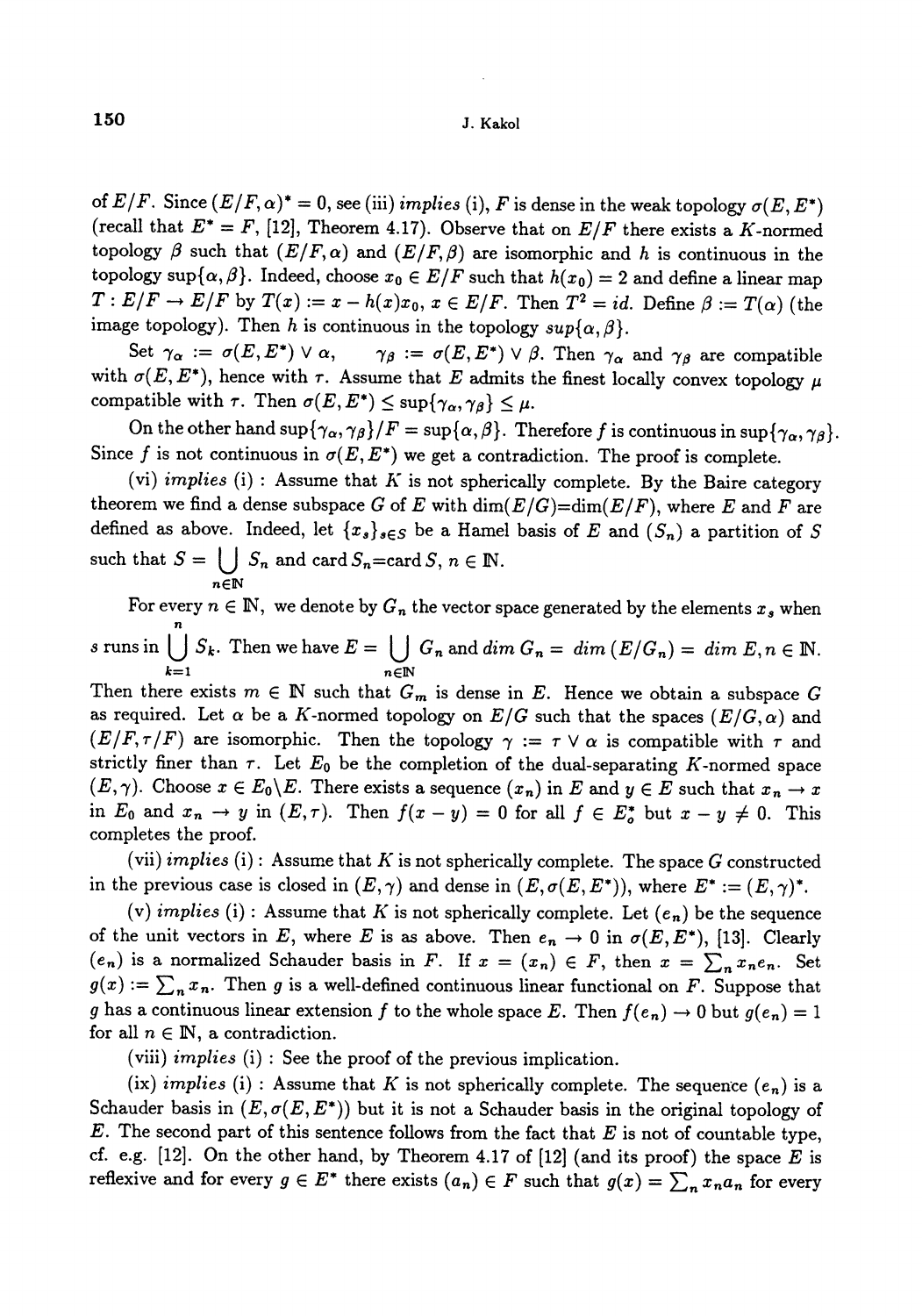$x = (x_n) \in E$ . Since  $(E, \sigma(E, E^*))$  is a sequentially complete lcs [12], Theorem 9.6, then  $\sum_{k=1}^{n} x_k e_k$  weakly converges to  $x = (x_n)$ .

**Remark** In [9] Martinez-Maurica and Perez-Garcia proved that whenever K is spherically complete, then the local convexity is a three space property, i.e. if  $E$  is an A-Banach tvs over K and F its subspace such that F and  $E/F$  are locally convex, then E is locally convex. Is the converse also true?

By  $L(E, F)$  we denote the space of all continuous linear maps between lcs E and F. A topology  $\alpha$  on E will be called *compatible* with the pair  $(E, L(E, F))$  if  $L((E, \alpha), F) =$  $L(E, F)$ ; if  $F =$ , as usual we shall say that  $\alpha$  is compatible with the dual pair  $(E, E^*)$ , where  $E^* := L(E, K)$ .

A lcs space F will be said to have the Mackey-Arens property (MA-property) if for every lcs space E the finest topology  $\mu(E, L(E, F))$  compatible with  $(E, L(E, F))$  exists,  $[7]$ .

As we have already mentioned Van Tiel  $[14]$  proved that if K is spherically complete, then K has the MA-property, i.e. every K-space E over spherically complete K admits the finest topology  $\mu(E, E^*)$  compatible with the dual pair  $(E, E^*)$ . We have already proved the converse : If K is not spherically complete, then  $\ell^{\infty}$  does not admit the Mackey topology  $\mu(\ell^{\infty}, (\ell^{\infty})^*)$ . Hence

Corollary  $K$  is spherically complete iff it has the MA-property.

On the other hand one has the following

**Theorem 4** Every spherically complete normed K-space  $F = (F, ||.||)$  has the MAproperty.

We shall need the following

**Lemma 1** Let  $E$ ,  $F$  be two vector spaces over  $K$ , where  $F$  is endowed with a norm  $||.||$  and p, q are seminorms on E. Let  $T : E \to F$  be a linear map such that  $||(T(x))|| \le$  $\max(p(x), q(x))$ . If F is spherically complete, then there exists two linear maps  $T_i : E \to F$ ,  $i = 1, 2$ , such that  $T = T_1 + T_2$  and  $||(T_1(x))|| \leq p(x), ||(T_2(x))|| \leq q(x), x \in E$ .

**Proof** Set  $P(x,x) = T(x)$ ,  $U(x,y) = \max\{p(x), q(y)\}$ ,  $x, y \in E$ . Then  $U(x,y)$  is a seminorm on  $E \times E$  and  $||(P(x,x))|| = ||(T(x))|| \leq \max\{p(x), q(x)\} = U(x,x)$ . Since F is spherically complete, then by Ingleton theorem, cf. e.g. [6], Theorem 4.18, there exists a linear map  $P_0 : E \times E \to F$  extending P such that  $||(P_0(x,y))|| \le U(x,y), x, y \in E$ . To complete the proof it is enough to put  $T_1(x) = P_0(x, 0), T_2(x) = P_0(0, x)$ .

We shall also need the following lemma. Its proof uses some ideas of [1] and [4].

**Lemma 2** Let  $E$ ,  $F$  be two dual-separating  $K$ -spaces over non-spherically complete  $K$ and such that  $F$  is complete and  $E$  is an infinite dimensional metrizable and complete. Then E admits two topologies  $\tau_1$  and  $\tau_2$  strictly finer than the original one of E and compatible with the pair  $(E, L(E, F))$  and such that the topology sup $\{\tau_1, \tau_2\}$  is not compatible with  $(E, L(E, F)).$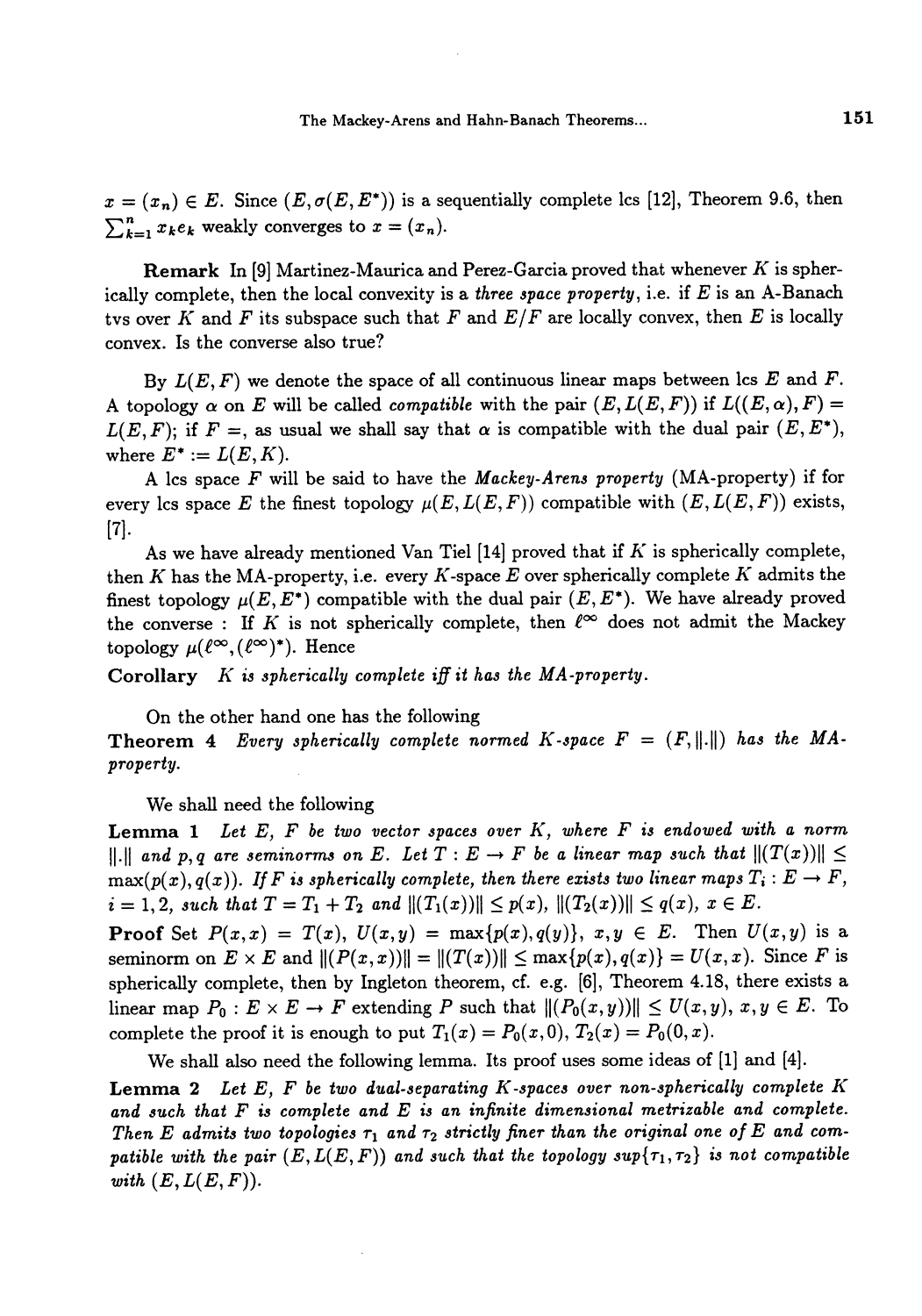**Proof :** Observe that E contains a dense subspace G with dim( $E/G$ )=dim( $l^{\infty}/c_0$ ). Let h be a non-zero linear functional on  $E$  vanishing on  $G$ . As above we construct on  $E$  two topologies  $\tau_1$  and  $\tau_2$  strictly finer than the original one  $\tau$  of E such that  $\tau_j |G| = \tau |G|$ and  $(E/G, \tau_j/G)$  is isomorphic to the quotient space  $l^{\infty}/c_0$ ,  $j = 1, 2$ , and h is continuous in sup $\{\tau_1, \tau_2\}$ . We show that the topologies  $\tau_j$ ,  $j = 1, 2$ , are compatible with the pair  $(E, L(E, F))$ . Fix  $j \in \{1, 2\}$  and non-zero  $T \in L((E, \tau_j), F)$ . There exists  $x_0 \in E$  and  $f \in F^*$  such that  $f(T(x_0)) \neq 0$ . Suppose that  $T|G = \{0\}$ . Then the map  $q(x) \to f(Tx)$ defines a non-zero continuous linear functional on  $(E/G, \tau_j/G)$ ,  $q : E \to E/G$  is the quotient map. Since  $(l^{\infty}/c_0)^* = \{0\}, [12]$ , Corollary 4.3, we get a contradiction. Hence  $T|G$ is non-zero. Since G is dense in E and  $\tau$  and  $\tau_j$  coincide on G, there exists a continuous linear extension W of T to E. It is easy to see that  $T = W$ . Hence  $T \in L(E, F)$ . Finally the map  $x \to h(x)y$ , for fixed  $y \in F$ , defines a r-discontinuous linear map H of E into F such that  $H \in L((E, \sup \tau_1, \tau_2), F)$ .

**Proof of Theorem 4** Let  $E = (E, \tau)$  be a lcs and  $\mathcal F$  the family of all topologies on E compatible with  $(E, L(E, F))$ . It is enough to show that the topology  $\mu := \sup \mathcal{F}$  belongs to F. Let  $T : (E, \mu) \to F$  be a continuous linear map. There exist seminorms  $p_j$  on  $E, j = 1, ..., n$ , continuous in topologies  $\gamma_j$  ( $\gamma_j \in \mathcal{F}$ ), respectively, and  $M > 0$  such that  $M$  max  $p_j(x)$  for every  $x \in E$ . Using Lemma 1 one shows that T is  $\tau$ -continuous.

Remarks (1) There exist complete normed K-spaces having the MA-property which are not spherically complete. In fact, assume that K is spherically complete; then  $\ell^{\infty}$  is spherically complete [12], p. 97; hence  $\ell^{\infty}$  has the MA-property (by our Theorem 4). On the other hand there exists on the space  $\ell^{\infty}$  another norm  $\nu$  which is equivalent with the usual norm, such that  $({\ell}^{\infty}, \nu)$  is not spherically complete [12], p. 50 and p. 98. On the other hand the space  $(\ell^{\infty}, \nu)$  has the MA-property.

(2) Let E be an infinite dimensional normed and complete K-space. Since  $F :=$  $\prod_n E_n / \bigoplus_n E_n$ , where  $E_n = E$  for every  $n \in \mathbb{N}$ , is spherically complete for any K [12], Theorem 4.1, then by our Theorem 4 the space  $F$  has the MA-property. For concrete spaces put  $E = \ell^{\infty}$ ; then  $F = \ell^{\infty}/c_0$ . If K is not spherically complete, then by Lemma 2 the space  $\ell^{\infty}$  does not admit the Mackey topology  $\mu(\ell^{\infty}, (\ell^{\infty})^*)$  but  $\ell^{\infty}/c_0$  has the MA-property. In particular there exists on  $\ell^{\infty}$  the finest topology  $\mu$  compatible with  $(\ell^{\infty}, L(\ell^{\infty}, \ell^{\infty}/c_0)).$ 

(3) Let E and F be K-spaces and assume that E admits the Mackey topology  $\mu =$  $\mu(E, E^*)$ . Then the finest topology on E compatible with  $((E, \mu), L((E, \mu), F))$  exists and equals  $\mu$ .

(4) In [13], Corollary 7.9, Schikhof proved that for polarly barrelled or polarly bornological K-spaces  $(E, \tau)$  where K is not spherically complete, the finest polar topology  $\mu(E, E^*)$ compatible with  $(E, E^*)$  exists and equals  $\tau$ .